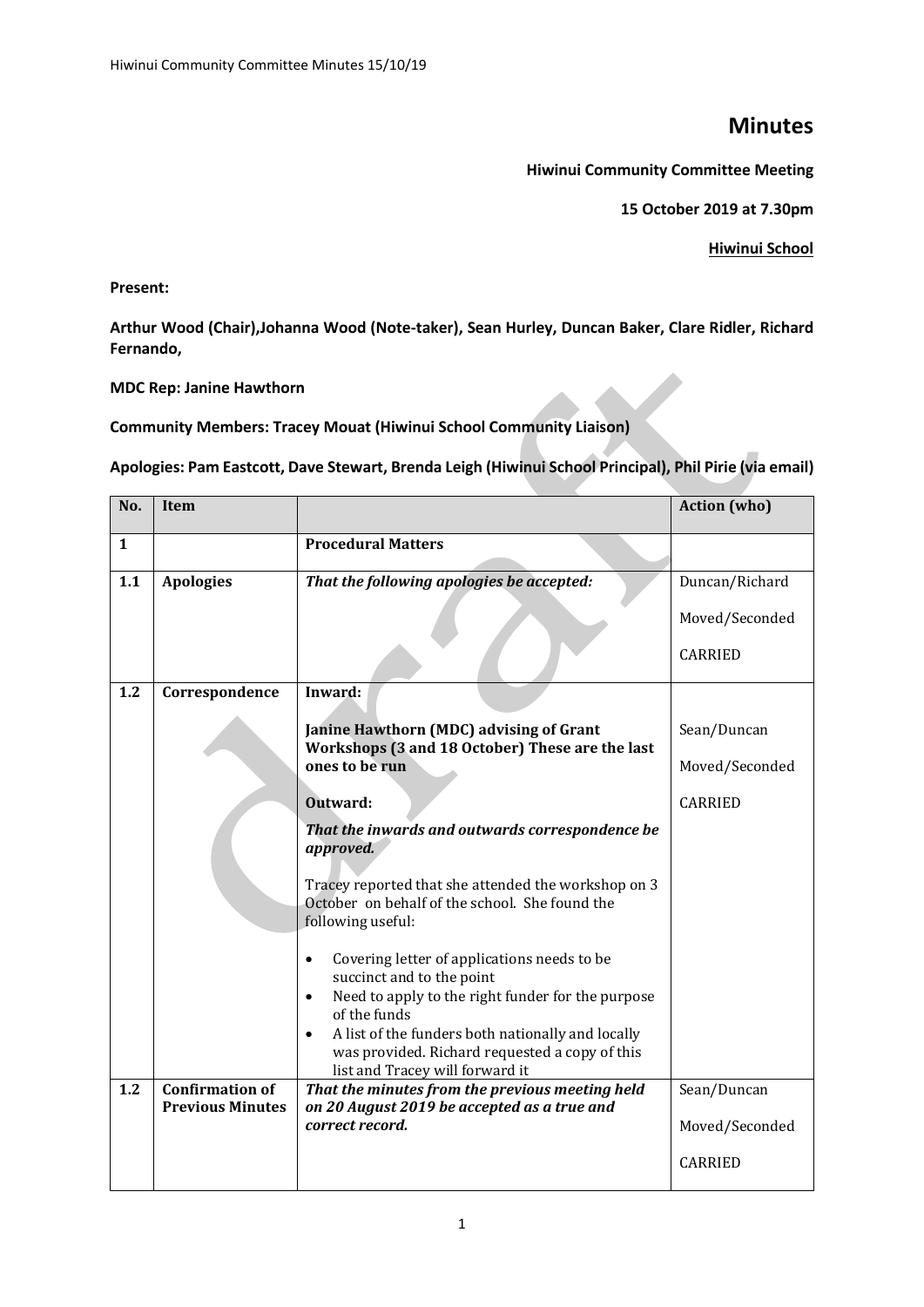| No.          | Item                   |                                                                                                                                                                                                                                                                                                                                                                                                                                                                                                                                                                                                                                                                                                                                                                                                                                                                                                                                                                                                                                                                                                                                                                                                                                                                                               | <b>Action</b> (who)                        |
|--------------|------------------------|-----------------------------------------------------------------------------------------------------------------------------------------------------------------------------------------------------------------------------------------------------------------------------------------------------------------------------------------------------------------------------------------------------------------------------------------------------------------------------------------------------------------------------------------------------------------------------------------------------------------------------------------------------------------------------------------------------------------------------------------------------------------------------------------------------------------------------------------------------------------------------------------------------------------------------------------------------------------------------------------------------------------------------------------------------------------------------------------------------------------------------------------------------------------------------------------------------------------------------------------------------------------------------------------------|--------------------------------------------|
| 1.3          | <b>Matters Arising</b> | <b>AED</b> purchase<br>There has been an issue with finalising the<br>$\bullet$<br>original donation<br>It was moved that in the event that there is a<br>$\bullet$<br>shortfall in the funds to purchase the Zoll AED as<br>advised by Brenda that the Hiwinui Community<br>Committee uses community funds to make up the<br>shortfall to the value of \$574<br><b>Community Welcome Signs (see community</b><br>projects)                                                                                                                                                                                                                                                                                                                                                                                                                                                                                                                                                                                                                                                                                                                                                                                                                                                                   | Johanna/Clare<br>Moved/Seconded<br>CARRIED |
| $\mathbf{2}$ |                        | <b>Items for Approval/Information</b>                                                                                                                                                                                                                                                                                                                                                                                                                                                                                                                                                                                                                                                                                                                                                                                                                                                                                                                                                                                                                                                                                                                                                                                                                                                         |                                            |
| 2.1          | <b>Finances</b>        | Income: \$11 000 +\$3000 for the current financial<br>year<br>Expenditure: \$4,572.64<br>Balance: \$9,527.36                                                                                                                                                                                                                                                                                                                                                                                                                                                                                                                                                                                                                                                                                                                                                                                                                                                                                                                                                                                                                                                                                                                                                                                  |                                            |
| 2.2          | <b>Community Plan</b>  | <b>Review of Community Plan</b><br>A1 (p.24)<br>Clare will talk to Grant Stephenson (MDC) to<br>ascertain:<br>Possible scoping of what the community can and<br>$\bullet$<br>can't do to extend the pathways (Watershed Road<br>pathway falls just short of an area to make this<br>part of the road safe to walk<br>In discussion the scope the areas of concern will<br>$\bullet$<br>be discussed with Grant<br>HCC would like to have a best guest estimate of<br>the potential costs to minimise the risk to<br>community members at particular points when<br>walking/running<br>A2 (p.24)<br>Janine provided an update from the Principal<br>Policy Planner, Matthew Mackay:<br>Focus of the District Plan Review in 2020<br>$\circ$<br>is the Rural Zone and Residential Zones<br>Currently reviewing previously<br>$\circ$<br>completed work (Draft Plan Change 53)<br>including technical reports and<br>submissions received etc<br>Need to consider the new national<br>$\circ$<br>direction<br>Looking at some early consultation on<br>$\circ$<br>Rural Zone issues/options in late 2019<br>Draft Plan Change for Rural Zone Review<br>$\circ$<br>will be released around Feb/Mar 2020<br>Draft Plan Change on the Residential<br>$\circ$<br>Zone will be released later in 2020 |                                            |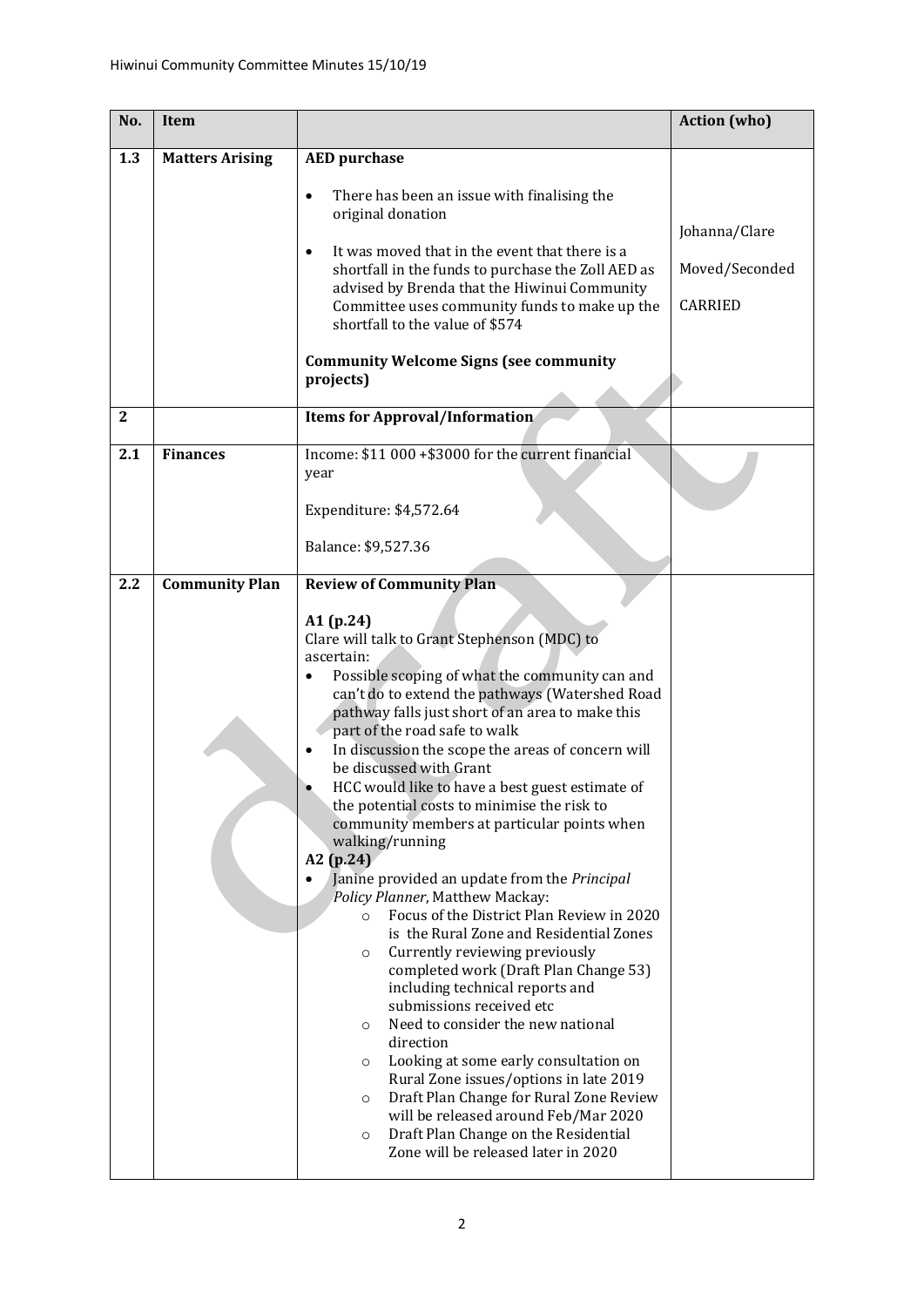| No. | Item                           |                                                                                                                                                                                         | <b>Action</b> (who) |
|-----|--------------------------------|-----------------------------------------------------------------------------------------------------------------------------------------------------------------------------------------|---------------------|
|     |                                | <b>ACTION</b><br>Johanna to draft an email to Matthew advising of the<br>next scheduled HCC meeting and possible community                                                              | Johanna             |
|     |                                | meeting date to ascertain if this timeframe will be<br>meet for early consultation. There is no point in<br>having a community meeting to discuss this if the<br>planners aren't ready. |                     |
|     |                                | A3 (p.24)<br>Ongoing progress has been made with the<br>pathways but an area of concern is children                                                                                     |                     |
|     |                                | crossing Watershed Road from Reid Line East -<br>speed of cars is an issue and the number of cars                                                                                       |                     |
|     |                                | A4 (p.24)<br>At the last meeting Dave Stewart raised the<br>$\bullet$<br>question as to whether the council has a long                                                                  |                     |
|     |                                | term plan of $50+$ or 100 years as this is what<br>appears to have been lacking in the development<br>in our community to date                                                          |                     |
|     |                                | B1 (p.25)<br>Completed                                                                                                                                                                  |                     |
|     |                                | B2 (p.25)<br>See community project below<br>B3 (p25)                                                                                                                                    |                     |
|     |                                | Partially achieved with some changes to the<br>entrance way at the school                                                                                                               |                     |
|     |                                | B4 (p.25)<br>First two walkways have been completed and<br>were opened during the year.<br>Rest of the plan still work in progress                                                      |                     |
| 2.3 | Community<br><b>Projects</b>   | Progress on projects (what's been completed, what's<br>been planned, timeline, issues, actions)                                                                                         |                     |
|     | <b>Welcome Signs</b>           | Phil, who noted at our last meeting that the ball was<br>in his court was not in attendance tonight.                                                                                    |                     |
|     |                                | <b>ACTION</b>                                                                                                                                                                           |                     |
|     |                                | Email to Phil requesting an update and timeline for<br>completion                                                                                                                       | Johanna/Arthur      |
|     |                                | <b>RESPONSE Received via email 17 October 2019</b>                                                                                                                                      |                     |
|     |                                | I need to draw a plan but at the moment I'm overrun<br>with work but will get it sorted asap and give it to a<br>builder to price and to MDC for their approval                         |                     |
| 2.4 | Pathways                       | See A1 in community plan                                                                                                                                                                |                     |
| 2.5 | Community<br>Event             | A combined community event with Colyton was held<br>on 18 September at the Colyton Hall to meet the<br>candidates for the upcoming local body elections                                 |                     |
| 3   |                                | <b>Other Business</b>                                                                                                                                                                   |                     |
| 3.1 | Subcommittee<br><b>Reports</b> |                                                                                                                                                                                         |                     |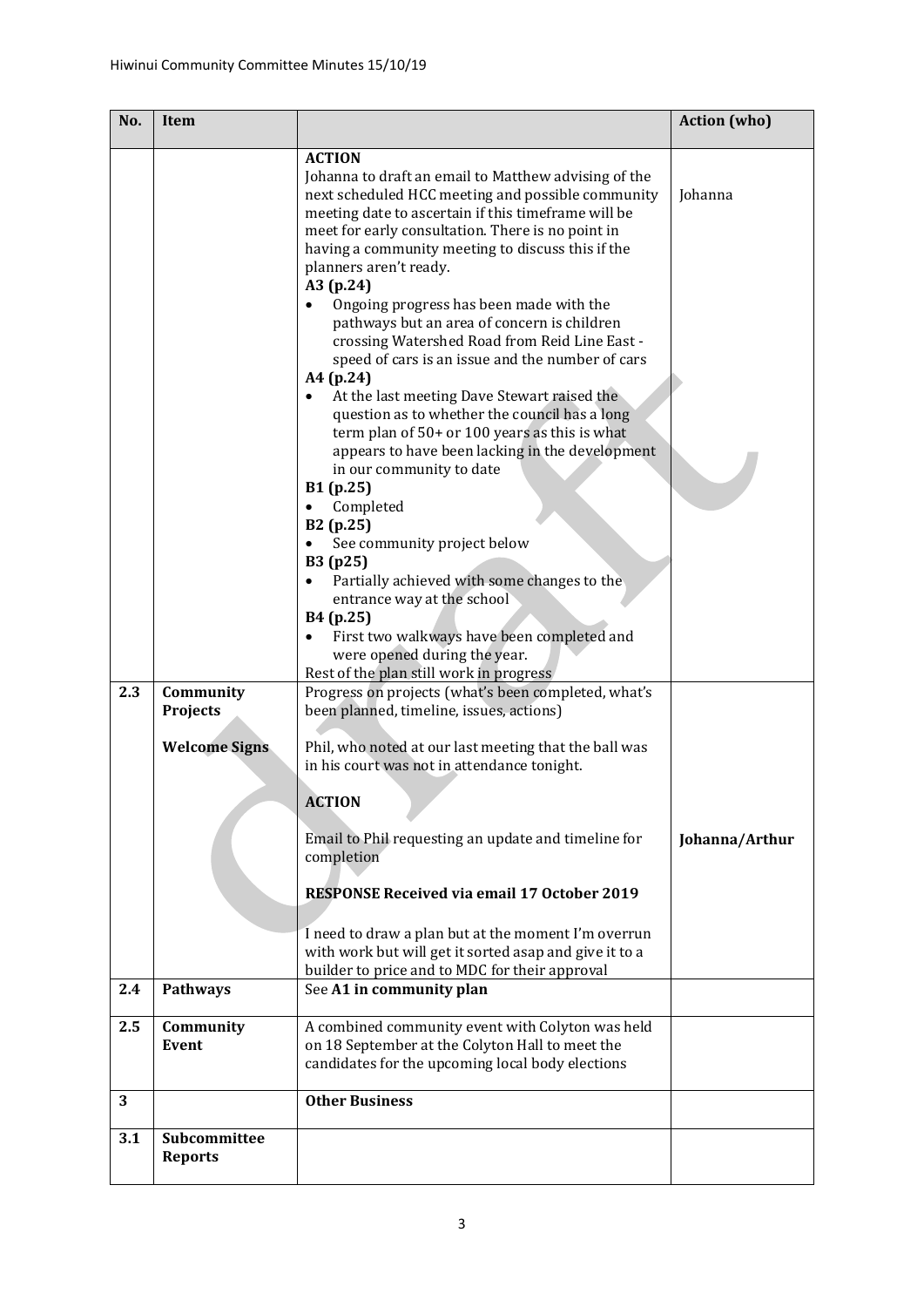| No. | <b>Item</b>                 |                                                                                                                                                                                                                                                                                                                                                                                                                                                                                    | <b>Action</b> (who)  |
|-----|-----------------------------|------------------------------------------------------------------------------------------------------------------------------------------------------------------------------------------------------------------------------------------------------------------------------------------------------------------------------------------------------------------------------------------------------------------------------------------------------------------------------------|----------------------|
| 3.2 | <b>School Report</b>        | Duncan read a report from the principal (as<br>attached) Key points:<br>Pet Day is this Saturday 19 October<br>$\bullet$<br>Roll for the start of T4 is 159 with one more to<br>$\bullet$<br>come before the end of the month<br>MoE has suggested that the school reduce the<br>$\bullet$<br>enrolment zone                                                                                                                                                                       |                      |
| 3.3 | Community<br><b>Meeting</b> |                                                                                                                                                                                                                                                                                                                                                                                                                                                                                    |                      |
| 3.4 | Communication               | Tracey asked about being able to communicate school<br>events that may be of interest to the wider<br>community:<br>Coffee cart will be at the school 7.30am-10am on<br>$\bullet$<br>7 November<br>Hops and Vines 16 November<br>$\bullet$                                                                                                                                                                                                                                         |                      |
|     |                             | Christmas Barn Evening 29 November<br>$\bullet$                                                                                                                                                                                                                                                                                                                                                                                                                                    |                      |
|     |                             | <b>ACTION</b>                                                                                                                                                                                                                                                                                                                                                                                                                                                                      | <b>Richard/Clare</b> |
|     |                             | Tracy to be added as an administrator to the<br>community page                                                                                                                                                                                                                                                                                                                                                                                                                     | Moved/Seconded       |
|     |                             | Clare asked Janine if there was a communication plan<br>or guidelines with other committees. Janine<br>suggested that the Halcombe Community<br>Development Group would be a good place to start,<br>Rachel Lane                                                                                                                                                                                                                                                                   | <b>CARRIED</b>       |
| 4   |                             | <b>Council Matters</b>                                                                                                                                                                                                                                                                                                                                                                                                                                                             |                      |
|     |                             | Janine reported:<br>Some new by-laws have been adopted by council<br>A number of other by-laws e.g. driving of stock,<br>$\bullet$<br>traffic safety will be reviewed<br><b>Community Development Strategy has been</b><br>adopted effective from 1 January with some<br>funding and community committees are a focus<br>of this strategy<br>Committee Liaison Councillor will be decided this<br>$\bullet$<br>coming week at which point we will be advised of<br>our new contact |                      |
|     | <b>GENERAL</b>              | Arthur requested that Janine take to Barbara<br>Cameron some flowers as a thank you for her support<br>as our liaison councillor                                                                                                                                                                                                                                                                                                                                                   |                      |
|     |                             | Triennial Meeting to elect committee is to be set. If the<br>draft plan change consultation is ready for 19 or 26<br>November then this will also be used for this.<br>Otherwise it will be early next year.<br>Pest Control Clare will make contact with Doc to see<br>how such a project might occur as following up from<br>the last meeting she found out that the project<br>recommended was not a Horizons one but in fact                                                   | <b>Clare</b>         |
|     |                             | funded by PNCC                                                                                                                                                                                                                                                                                                                                                                                                                                                                     |                      |